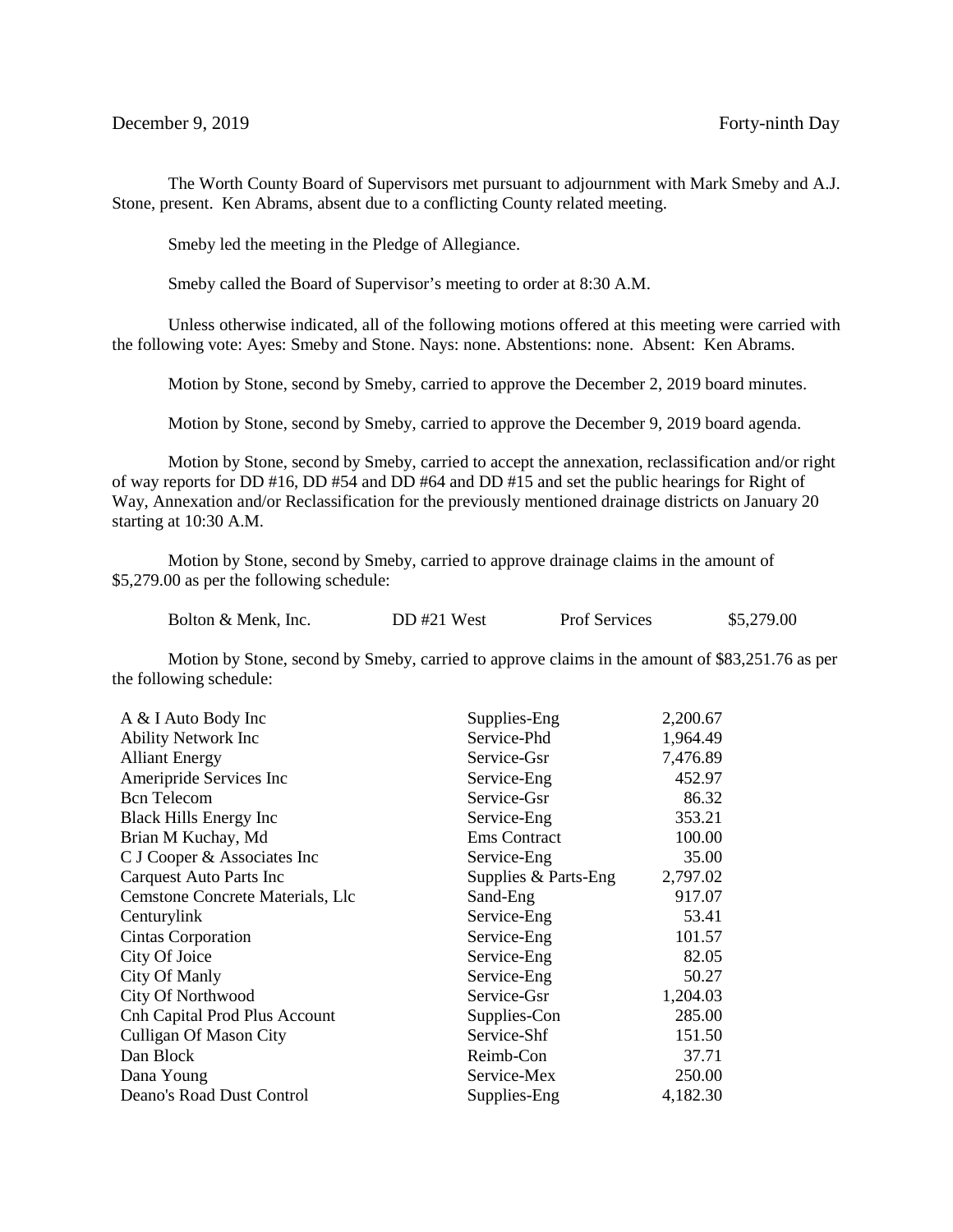| Dedra Harris                             | Mileage-Aud      | 169.94   |
|------------------------------------------|------------------|----------|
| Electric Pump Inc                        | Service-Wwt      | 4,317.29 |
| <b>Electronic Engineering</b>            | Supplies-Con     | 192.40   |
| <b>Falkstone Llc</b>                     | Rock-Eng         | 1,548.72 |
| <b>Fastenal Company</b>                  | Parts-Eng        | 1,072.46 |
| Forest City Veterinary Clinic, Llc       | Service-Shf      | 194.72   |
| <b>Grafton Welding</b>                   | Service-Con      | 40.00    |
| Green Canopy Inc                         | Service-Sdp      | 270.00   |
| Greve Law Office                         | Rent & Payroll   | 5,897.00 |
| Homeward Inc                             | Appro-Org        | 5,000.00 |
| Hovey's Lawn & Garden                    | Service-Con      | 1,820.00 |
| Huber Supply Co Inc                      | Supplies-Eng     | 237.15   |
| Ia County Atty's Assoc                   | Edu-Aty          | 350.00   |
| Ia Emergency Management Assoc            | Dues-Ema         | 150.00   |
| Ia Law Enforcement Academy               | Service-Shf      | 150.00   |
| Ia State Sheriffs & Deputies Association | Dues-Shf         | 375.00   |
| Imwca                                    | Wk Comp Prem-Ins | 4,538.00 |
| Isac                                     | Edu-Sup          | 195.00   |
| Itsavvy Llc                              | Supplies-Dap     | 4,125.00 |
| Jacki Backhaus                           | Reimb-Aud        | 729.04   |
| Jeff Greve                               | Reimb-Aty        | 598.37   |
| Joe's Collision & Performance Inc        | Service-Shf      | 79.09    |
| Kelly Hardware                           | Supplies-Eng     | 266.47   |
| Kibble Equipment Llc                     | Supplies-Gsr     | 391.59   |
| <b>Lawson Products Inc</b>               | Supplies-Con     | 1,225.13 |
| Lea Mobile Glass Inc                     | Parts-Eng        | 600.00   |
| Lexisnexis                               | Service-Aty      | 171.00   |
| <b>Lutheran Retirement Home</b>          | Rent-Soc         | 300.00   |
| Mail Services Llc                        | Service-Trs      | 390.25   |
| Marco Technologies Llc                   | Service-Dap      | 149.90   |
| Mark Smeby                               | Mileage-Sup      | 191.40   |
| Martin Marietta Materials Inc            | Rock-Eng         | 333.78   |
| Marty Martin                             | Reimb-Sup        | 12.61    |
| Mediacom                                 | Service-Gsr      | 227.53   |
| Menards Inc                              | Supplies-Eng     | 29.99    |
| Niacc                                    | Edu-Shf          | 60.00    |
| Niacog                                   | Service-Tra      | 293.84   |
| Northern Ia Constr Products              | Supplies-Eng     | 2,072.59 |
| Northwood Anchor Inc                     | Service-Trs      | 109.00   |
| Northwood Chiropractic, Pc               | Service-Shf      | 195.00   |
| Northwood Sanitation Llc                 | Service-Gsr      | 191.50   |
| Nsb Bank                                 | Supplies-Trs     | 107.18   |
| Nuss Truck & Equipment Inc               | Parts-Eng        | 2,564.18 |
| Overhead Door Co Of Mason City           | Service-Eng      | 1,180.00 |
| Pathology Assoc Of Mason City            | Service-Gsr      | 1,000.00 |
| Plunkett's Pest Control Inc              | Service-Con      | 72.80    |
| Printing Services Inc                    | Supplies-Rec     | 143.69   |
| R80 Llc                                  | Fuel-Shf         | 20.38    |
| <b>Ram Systems</b>                       | Service-Phd      | 720.00   |
| Reinhart Food Service Llc                | Supplies-Shf     | 399.68   |